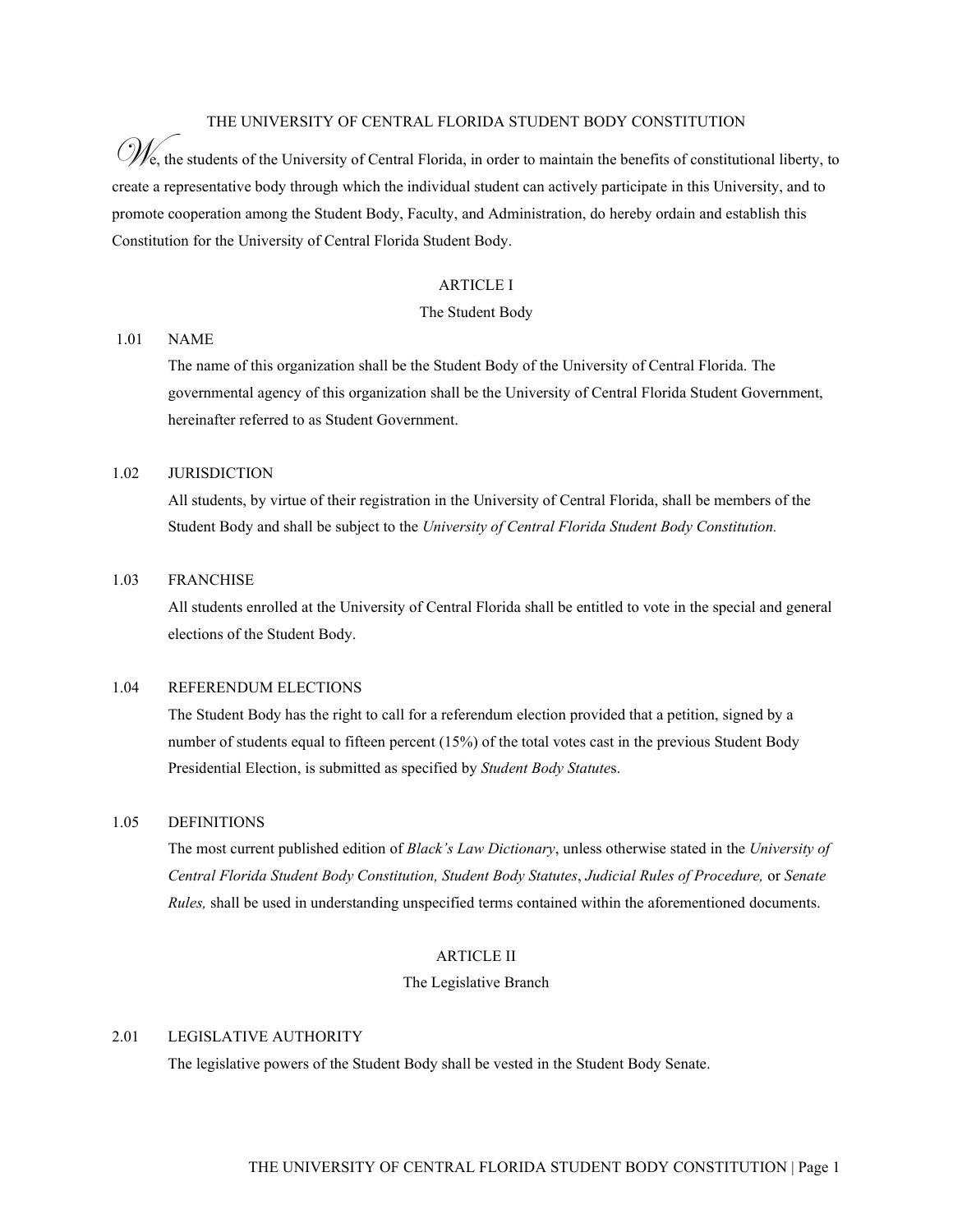## 2.02 COMPOSITION OF THE STUDENT BODY SENATE

The Student Body Senate shall be comprised of

- A. A number of students who shall be known as Student Senators.
- B. A Senate President, elected from the Student Body Senate.
- C. A Senate President Pro Tempore, elected from the Student Body Senate.
- D. A number of agents elected or appointed as stated in the *Senate Rules*.

## 2.03 THE STUDENT BODY SENATE SESSION

The Student Body Senate Session shall renew after each Student Body Senate Election.

### 2.04 APPORTIONMENT AND ELECTION OF THE STUDENT BODY SENATE

The Student Body Senate shall be apportioned as established by *Student Body Statutes*. The Student Body Senate shall be elected by plurality vote.

# 2.05 DUTIES AND POWERS OF THE STUDENT BODY SENATE

In accordance with the *Senate Rules* and *Student Body Statutes*, the Student Body Senate shall

- A. Promote and uphold all University of Central Florida standards and procedures outlined in *The Golden Rule Handbook*.
- B. Enact, by majority vote of the Student Body Senate, constitutional bylaws to be known as *Student Body Statutes*.
- C. Express the will and sentiments of the Student Body Senate through legislation.
- D. Advise and consent, by a two-thirds (2/3) vote of the Student Body Senate, appointments made by the Student Body President.
- E. Possess the authority to impeach Student Government Agents, both elected and appointed.
- F. Allocate student funds paid through the Activity and Service Fee.
- G. Determine the rules of its proceedings which shall be known as Senate Rules.
- H. Override vetoes by the Student Body President by a two-thirds (2/3) vote of the Student Body Senate.
- I. Request a review of a veto by a Senior Student Affairs Officer or designee by a two-thirds (2/3) vote of the Student Body Senate.
- J. Override vetoes by the Senior Student Affairs Officer by two-thirds (2/3) vote of the Student Body Senate and refer the legislation to the President of the University for final review and decision.
- K. Enact special acts by a majority vote.
- L. Issue subpoenas by a majority vote of the Student Body Senate or by majority vote of a Senate Committee.
- M. Assemble in open meetings at frequent intervals for the deliberation of legislation and business of the Student Body.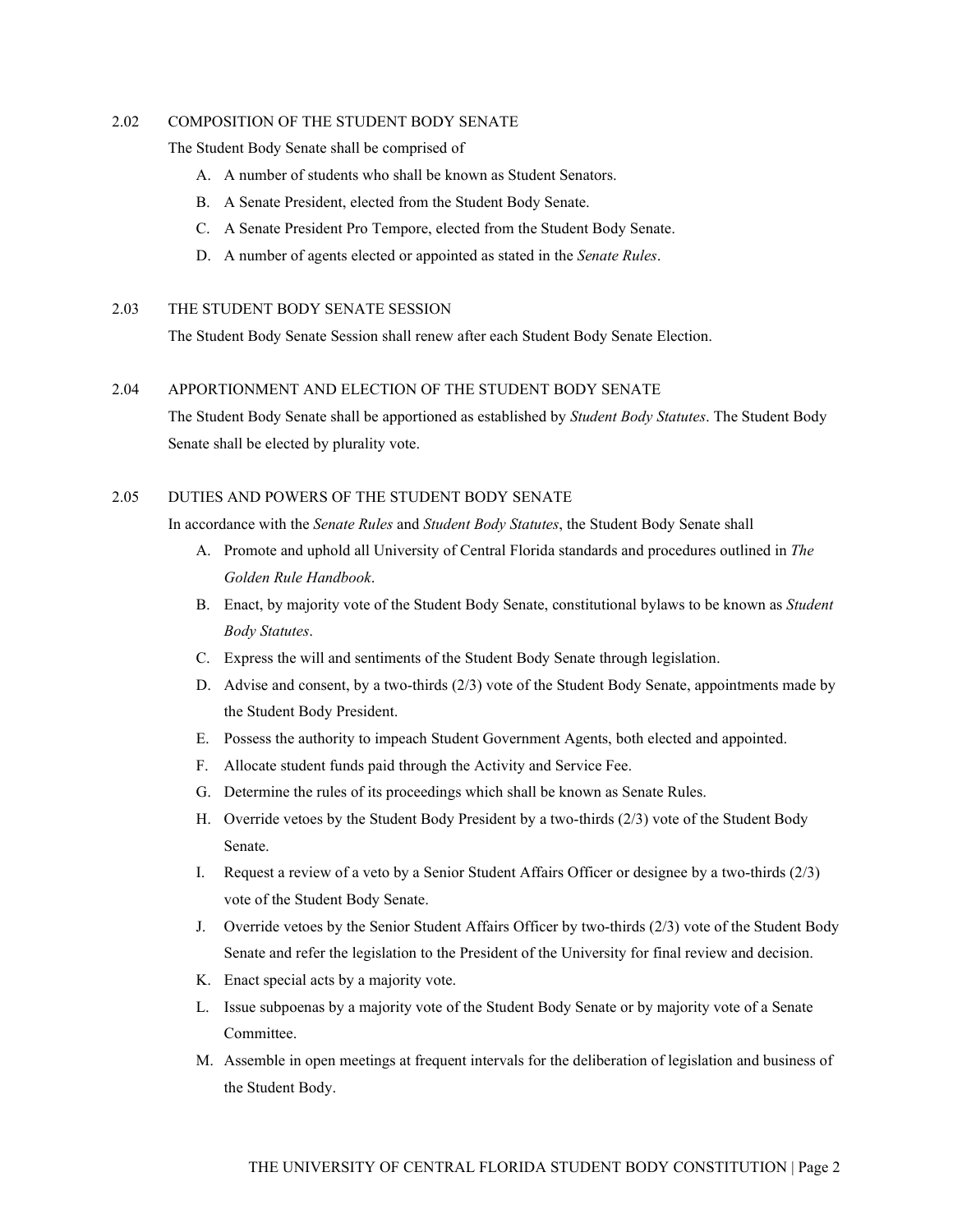N. Uphold all other duties and responsibilities of the Student Body Senate as outlined in the *Student Body Statutes* and *Senate Rules*.

## ARTICLE III

## The Executive Branch

# 3.01 EXECUTIVE AUTHORITY

All executive powers, and those powers not specifically granted herein to other branches of Student Government, shall be vested in the Student Body President, assisted by the Student Body Vice President, and other Executive Cabinet members to effectively carry out the business of Student Government.

# 3.02 COMPOSITION OF THE EXECUTIVE BRANCH

The Executive Branch shall be comprised of

- A. The Student Body President.
- B. The Student Body Vice President.
- C. The Executive Cabinet, appointed by the Student Body President and confirmed by the Student Body Senate.

### 3.03 ELECTION OF THE STUDENT BODY PRESIDENT AND STUDENT BODY VICE PRESIDENT

The Student Body President and Student Body Vice President shall be elected by a majority vote of the Student Body and serve a one-year term of office following each Student Body Presidential Election according to the *Student Body Statutes*.

# 3.04 DUTIES AND POWERS OF THE STUDENT BODY PRESIDENT

The Student Body President shall

- A. Promote and uphold all University of Central Florida standards and procedures outlined in *The Golden Rule Student Handbook*.
- B. Appoint students to Student Government offices, with concurrence of the Student Body Senate.
- C. Sign or veto measures passed by the Student Body Senate.
- D. Call and preside over meetings of the Student Body when appropriate.
- E. Address the Student Body Senate, regarding the state of the Student Body.
- F. Initiate budget proceedings for the fiscal year and provide for the expenditure of student funds.
- G. Call for a referendum of the Student Body when appropriate.
- H. Possess the power to remove any Executive Cabinet member, with the exception of the Attorney General and Comptroller.
- I. Approve or deny the formation of any student organization seeking registration with the Office of Student Involvement.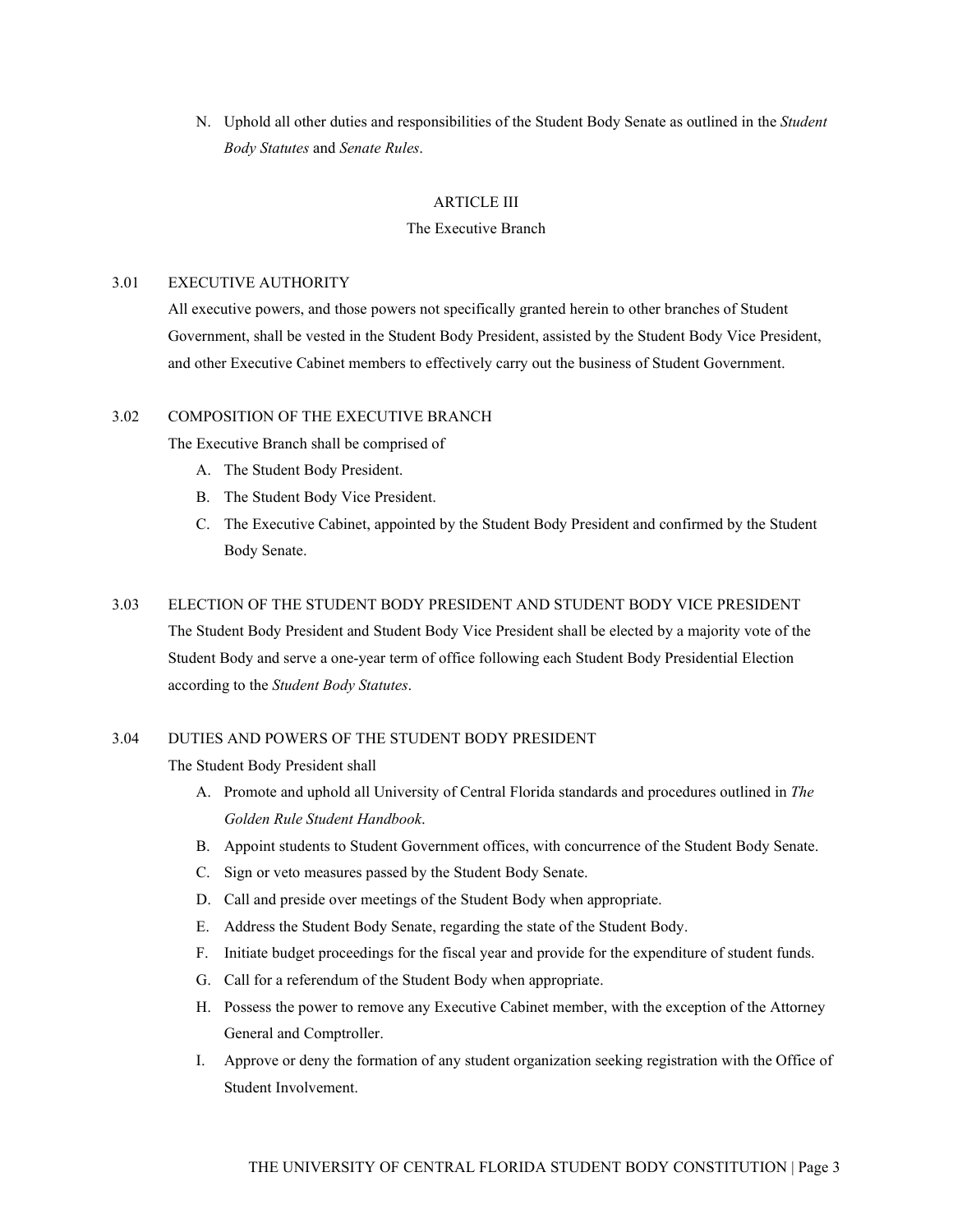## 3.05 DUTIES AND POWERS OF THE STUDENT BODY VICE PRESIDENT

The Student Body Vice President shall

- A. Promote and uphold all University of Central Florida standards and procedures outlined in *The Golden Rule Student Handbook*.
- B. Assume the powers of the Student Body President upon request by the Student Body President.
- C. Preside over the election of a Senate President.
- D. Be able to break a tie vote of the Student Body Senate.
- E. Address the Student Body Senate, regarding the state of the Student Body.

# 3.06 STUDENT BODY PRESIDENTIAL SUCCESSION

In the event that the Student Body President resigns, is removed, or is unable to perform the powers and duties of the office, the Student Body Presidential successor shall assume the Office of the Student Body President for the remainder of the Presidential term and the succession be as follows

- A. The Student Body Vice President.
- B. The Senate President.
- C. The Senate President Pro Tempore.

If the Student Body Presidential succession becomes exhausted, the Student Body Senate shall hold a Special Session, as provided for in *Senate Rules*, to elect a Student Body President prior to the next scheduled Senate session. The office of the Student Body President to be elected must be confirmed by a supermajority vote of the Student Body Senate and shall serve until the next Student Government Election. Should the next scheduled Student Government Election be the Student Body Senate Elections, there shall be a special election for the Office of the Student Body President.

### 3.07 VACANCY IN THE OFFICE OF THE STUDENT BODY VICE PRESIDENT

A vacancy in the Office of the Student Body Vice President shall be filled by the following procedure

- A. The Student Body President shall appoint a Student Body Vice Presidential candidate.
- B. At the next regularly scheduled meeting, the Student Body Senate must confirm the candidate by a supermajority vote.
- C. If the Student Body Senate rejects the candidate, the Student Body President shall appoint a new candidate.

# ARTICLE IV

### The Judicial Branch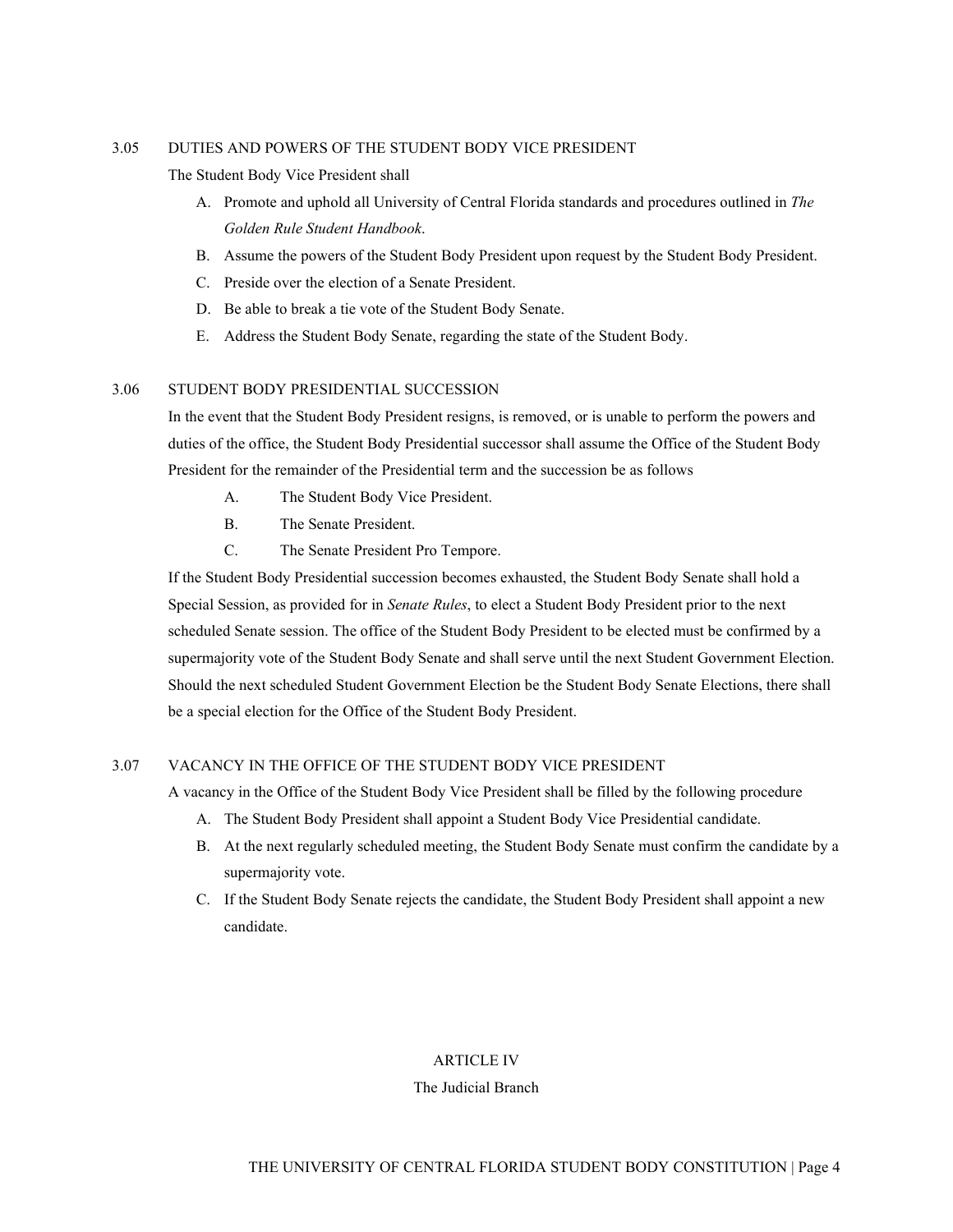#### 4.01 JUDICIAL AUTHORITY

The Judicial power of the Student Body shall be vested in a Judicial Council and such other judicial boards as the Student Body Senate may deem appropriate to establish.

# 4.02 COMPOSITION OF THE JUDICIAL COUNCIL

The Judicial Council shall be comprised of

- A. Fourteen (14) Associate Justices appointed for two (2) year terms so that seven (7) shall be appointed every Student Body Presidential term.
- B. A Chief Justice, appointed yearly from within the Judicial Council by the Student Body President and serve concurrently with the Student Body President.
- D. Other agents that the Judicial Council deems necessary, which shall be chosen according to *Judicial Rules of Procedure*.

If a vacancy occurs, the Student Body President shall appoint a replacement for the remainder of the term.

# 4.03 DUTIES AND POWERS OF THE JUDICIAL COUNCIL

In accordance with the *Judicial Rules of Procedure* and *Student Body Statutes,* the Judicial Council shall

- A. Promote and uphold all University of Central Florida standards and procedures outlined in *The Golden Rule Student Handbook*.
- B. Provide counsel concerning the rights and responsibilities of the Student Body.
- C. Possess the power of Judicial Review, the examination of legislative and executive acts.
- D. Hear cases and provide appellate procedures involving student disputes with, or violations of, the *University of Central Florida Student Body Constitution*, *Student Body Statutes*, and University of Central Florida Regulations.
- E. Conduct closed hearings on matters concerning individual violations of University of Central Florida Regulations, which may require disciplinary recommendations; and may conduct open hearings for all other cases.

### ARTICLE V

# Senior Student Affairs Officer

### 5.01 SENIOR STUDENT AFFAIRS OFFICER DESIGNATION

The Senior Student Affairs Officer shall be a staff member designated as the administrative head of the division of student affairs at the University of Central Florida.

# 5.02 SIGNATORY DUTIES

The Senior Student Affairs Officer shall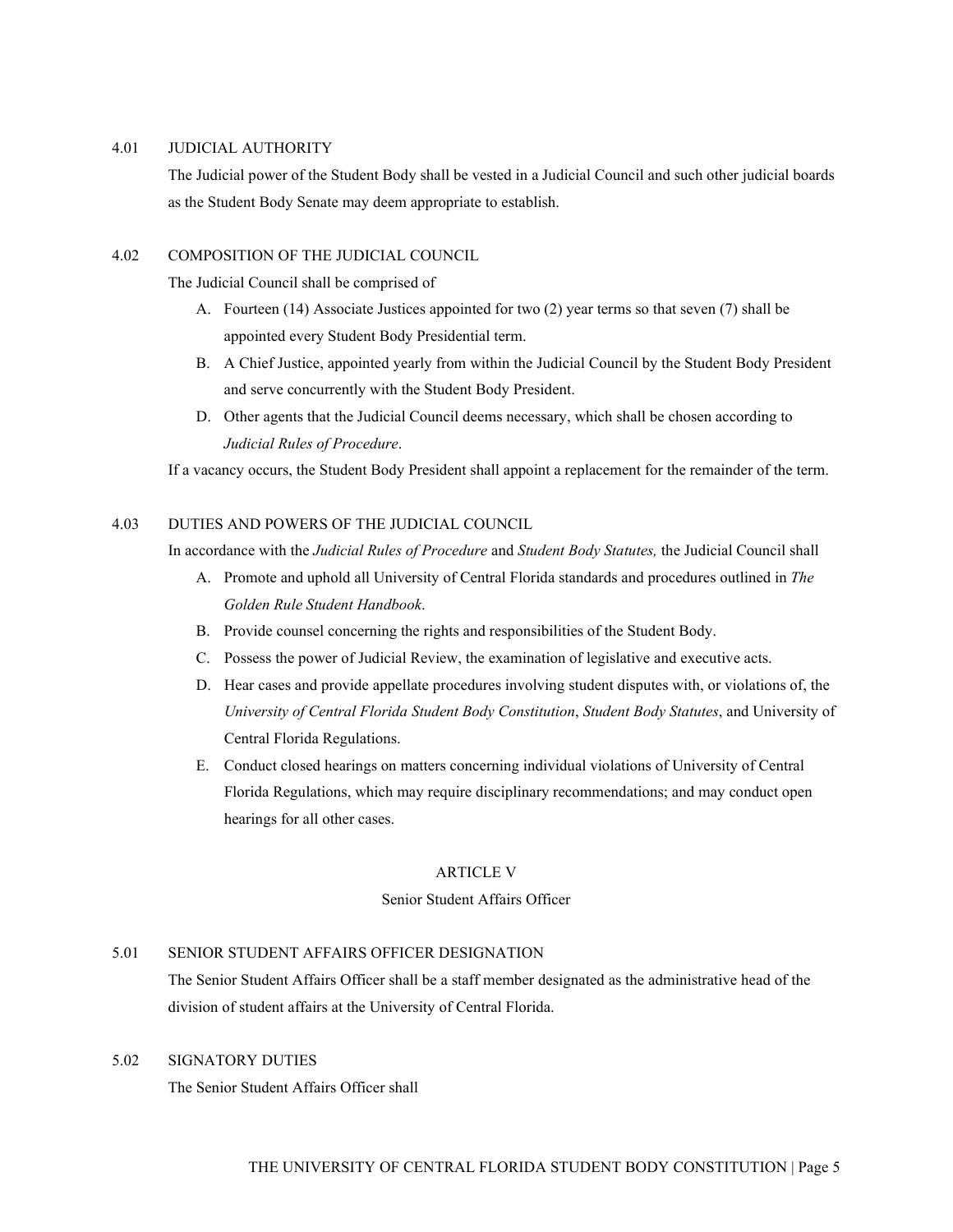- A. Have ten (10) business days from the time the Office of the Senior Student Affairs Officer receives the legislation to veto or sign measures passed by the Student Body Senate. No action in ten (10) business days shall constitute approval of the measure by the Senior Student Affairs Officer.
- B. Assign a designee to veto or sign measures passed by the Student Body Senate in cases where the Senior Student Affairs Officer is unable to fulfill the prescribed signatory duties.
	- 1. The Senior Student Affairs Officer shall send a memorandum to the Student Body President and the Senate President, which includes the designee, the reason for the assignment, and the time period for which the designee shall have approval and veto powers.
	- 2. The Student Body Senate may request a review of any measure vetoed by an assigned designee by the Senior Student Affairs Officer upon completion of the designated time period. The Senior Student Affairs Officer shall then have ten (10) business days from the end of the designated time to review said measure. No action within ten (10) business days shall constitute approval of the measure by the Senior Student Affairs Officer.
	- 3. In the event of a veto by the Senior Student Affairs Officer, all Constitutional powers concerning veto override policies by the Student Body Senate shall still be in effect.

## ARTICLE VI

## Amending Process

## 6.01 PROPOSAL OF AMENDMENTS

- A. An amendment to this Constitution may be proposed by either
	- 1. A supermajority vote of the Student Body Senate, or
	- 2. A written petition, presented to the Supervisor of Elections, bearing a number of student signatures equal to fifteen percent (15%) of the number of votes cast for Student Body President in the previous Student Body Presidential Election.
- B. The proposed Constitutional Amendment shall be communicated to the Student Body for two (2) consecutive weeks prior to the vote by the Student Body. The vote on the proposed Constitutional Amendment(s) shall be held during the next regular Student Government Election.

## 6.02 RATIFICATION

The proposed Constitutional Amendment shall become part of the *University of Central Florida Student Body Constitution* upon

- A. The ratification by a majority of the votes cast in a Student Government Election open to the Student Body.
- B. The signature of the Senior Student Affairs Officer or designee within twenty (20) business days from the date the results are posted